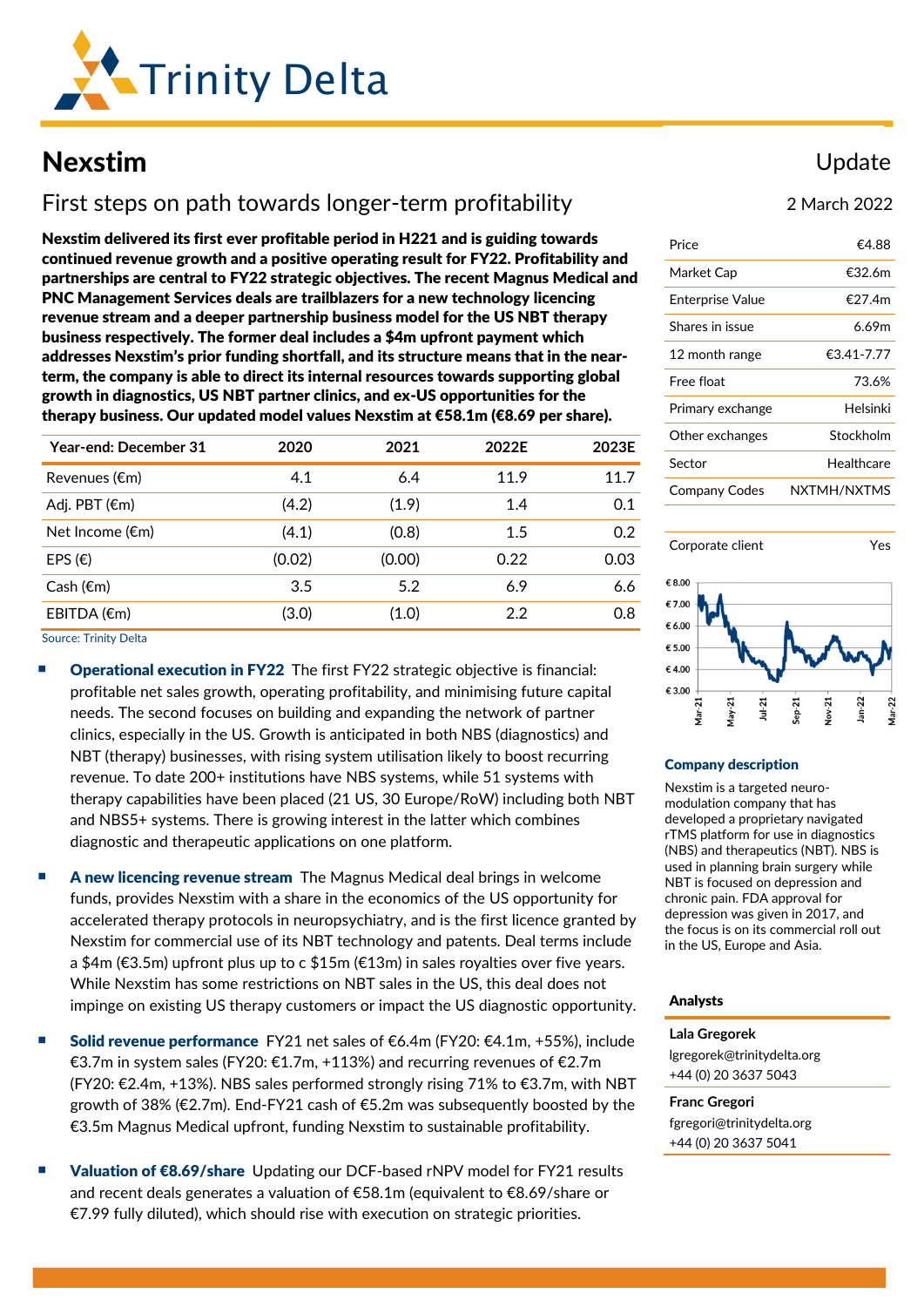

### Exhibit 1: Summary of financials

| Year-end: December 31                         | €'000s | 2019         | 2020      | 2021         | 2022E        | 2023E     |
|-----------------------------------------------|--------|--------------|-----------|--------------|--------------|-----------|
| <b>INCOME STATEMENT</b>                       |        |              |           |              |              |           |
| Revenues                                      |        | 3,348        | 4,114     | 6,398        | 11,886       | 11,713    |
| Cost of goods sold                            |        | (1,043)      | (975)     | (1, 136)     | (1,835)      | (2,602)   |
| <b>Gross Profit</b>                           |        | 2,305        | 3,139     | 5,262        | 10,051       | 9,111     |
| Wages and salaries                            |        | (3,998)      | (3, 122)  | (3,663)      | (4, 102)     | (4, 430)  |
| Social security expenses                      |        | (715)        | (610)     | (685)        | (697)        | (753)     |
| Other expenses                                |        | (3,648)      | (2, 429)  | (3,083)      | (3, 176)     | (3,233)   |
| Depreciation & amortisation                   |        | (525)        | (367)     | (444)        | (692)        | (618)     |
| Underlying operating profit                   |        | (6,580)      | (3,389)   | (2,613)      | 1,384        | 77        |
| Other revenue/expenses                        |        | 63           | 56        | 1,160        | 81           | 81        |
| <b>EBITDA</b>                                 |        | (5,993)      | (2,966)   | (1,009)      | 2,157        | 776       |
| <b>Operating Profit</b>                       |        | (6, 517)     | (3, 333)  | (1, 452)     | 1,465        | 158       |
| <b>Financial income</b>                       |        | (259)        | (784)     | 719          | 19           | 36        |
| <b>Profit Before Taxes</b>                    |        | (6,777)      | (4, 117)  | (733)        | 1,484        | 194       |
| Adj. PBT                                      |        | (6, 840)     | (4, 173)  | (1,894)      | 1,403        | 113       |
| Current tax income                            |        | (6)          | (5)       | (99)         | (24)         | (23)      |
| Net Income                                    |        | (6,783)      | (4, 122)  | (832)        | 1,461        | 171       |
|                                               |        |              |           |              |              |           |
| EPS $(\epsilon)$                              |        | (0.25)       | (0.02)    | (0.00)       | 0.22         | 0.03      |
| Adj. EPS (€)                                  |        | (0.25)       | (0.02)    | (0.00)       | 0.22         | 0.03      |
| DPS $(\epsilon)$                              |        | 0.00         | 0.00      | 0.00         | 0.00         | 0.00      |
| Average no. of shares (m)                     |        | 0.3          | 2.7       | 6.1          | 6.7          | 6.7       |
| Gross margin                                  |        | 69%          | 76%       | 82%          | 85%          | 78%       |
| <b>EBITDA</b> margin                          |        | N/A          | N/A       | N/A          | 18%          | 7%        |
| Underlying operating margin                   |        | N/A          | N/A       | N/A          | 12%          | 1%        |
|                                               |        |              |           |              |              |           |
| <b>BALANCE SHEET</b><br><b>Current assets</b> |        | 6,431        | 5,384     | 8,028        | 10,417       | 10,337    |
| Cash and cash equivalents                     |        | 4,266        | 3,456     | 5,195        | 6,883        | 6,593     |
| Accounts receivable                           |        | 1,680        | 1,482     | 1,848        | 2,931        | 2,888     |
| Inventories                                   |        | 485          | 446       | 985          | 603          | 855       |
| Other current assets                          |        | 0            | 0         | 0            | 0            | 0         |
| Non-current assets                            |        |              | 847       |              |              |           |
|                                               |        | 1,223<br>859 | 515       | 2,012<br>435 | 2,067<br>939 | 2,487     |
| Property, plant & equipment                   |        |              |           |              |              | 1,580     |
| Intangible assets                             |        | 364          | 332       | 1,122        | 674          | 452       |
| <b>Current liabilities</b>                    |        | (3, 106)     | (3,809)   | (3,563)      | (4, 546)     | (4,715)   |
| Short-term debt                               |        | (989)        | (1, 153)  | (619)        | (619)        | (619)     |
| Accounts payable                              |        | (740)        | (198)     | (255)        | (1,257)      | (1, 426)  |
| Other current liabilities                     |        | (1, 378)     | (2, 458)  | (2,688)      | (2,670)      | (2,669)   |
| Non-current liabilities                       |        | (5,288)      | (3,892)   | (3,274)      | (3,274)      | (3,274)   |
| Long-term debt                                |        | (5,288)      | (3,892)   | (3,274)      | (3,274)      | (3,274)   |
| Other non-current liabilities                 |        | 0            | 0         | 0            | 0            | 0         |
| <b>Equity</b>                                 |        | (740)        | (1, 469)  | 3,203        | 4,663        | 4,834     |
| Share capital                                 |        | 46.167       | 48,391    | 54,998       | 54,998       | 54,998    |
| Other                                         |        | (46,907)     | (49, 860) | (51, 795)    | (50, 334)    | (50, 164) |
| <b>CASH FLOW STATEMENTS</b>                   |        |              |           |              |              |           |
| Operating cash flow                           |        | (6,681)      | (2,725)   | (2, 109)     | 2,435        | 748       |
| Profit before tax                             |        | (6,783)      | (4, 122)  | (832)        | 1,461        | 171       |
| Non-cash adjustments                          |        | 515          | 1,406     | (1, 566)     | 672          | 582       |
| Change in working capital                     |        | 268          | 129       | 589          | 325          | (17)      |
| Interest paid                                 |        | (682)        | (138)     | (300)        | 19           | 36        |
| Taxes paid                                    |        | 0            | 0         | 0            | (43)         | (24)      |
| Investing cash flow                           |        | (843)        | 10        | (1,609)      | (747)        | (1,038)   |
| <b>CAPEX</b>                                  |        | (843)        | 10        | (1,609)      | (747)        | (1,038)   |
| Other investing cash flows                    |        | 0            | 0         | 0            | 0            | 0         |
| Financing cash flow                           |        | 4,616        | 1,905     | 5,456        | 0            | 0         |
| Proceeds from equity                          |        | 6,606        | 2,224     | 6,607        | 0            | 0         |
| Increase in loans                             |        | (1,990)      | (319)     | (1, 151)     | 0            | 0         |
| Other financing cash flow                     |        | 0            | 0         | 0            | 0            | 0         |
| Net increase in cash                          |        | (2,909)      | (810)     | 1,739        | 1,688        | (290)     |
| Exchange rate effects                         |        | 0            | 0         | 0            | 0            | 0         |
| Cash at start of year                         |        | 7,176        | 4,267     | 3,457        | 5,195        | 6,883     |
| Cash at end of year                           |        | 4,267        | 3,457     | 5,195        | 6,883        | 6,593     |
| Net cash at end of year                       |        | (2,011)      | (1, 589)  | 1,301        | 2,990        | 2,699     |

Source: Nexstim, Trinity Delta Note: Accounts produced according to Finnish GAAP. Sales forecasts do not include any contribution from indications yet to be approved. Historic EPS, DPS and Average no. of shares have been adjusted to reflect the 100:1 share consolidation in May 2021.